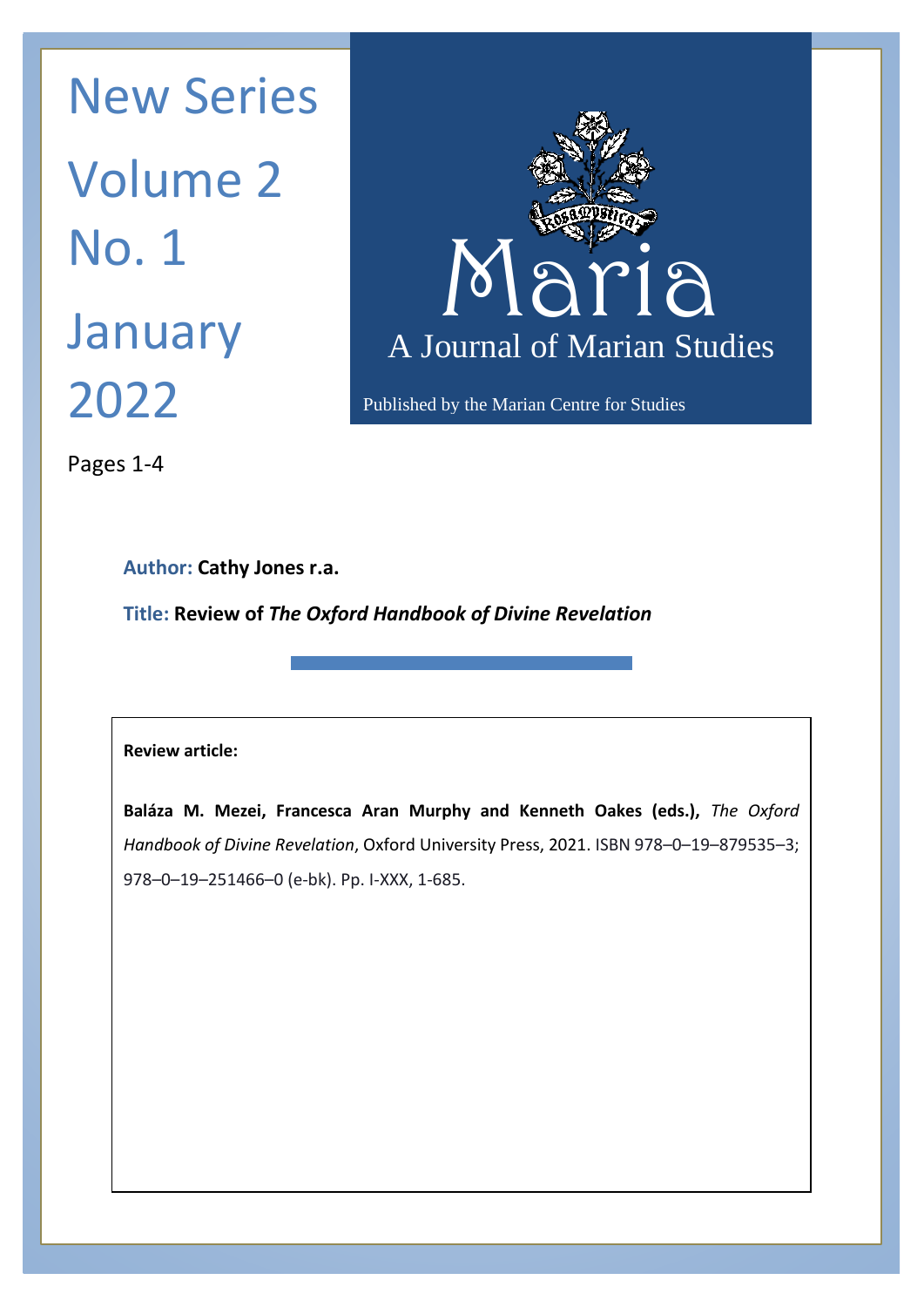This remarkable recent addition to the 'Oxford Handbook' series has many laudable features, including, as will be appreciated by readers of this journal, the fact that a place is given to the role of Mary, the mother of Jesus, in Divine Revelation. The substantial text of over seven hundred pages is helpfully divided into six sections of different approaches: biblical, theological, philosophical, historical and comparative, scientific, and cultural. Titles of the forty chapters range from 'Revelation in Christian Scripture' to 'Revelation and the political' and 'Where words end: Revelation and silence'. Most of the articles are from a Western Christian worldview but chapters on Hinduism, Buddhism, Judaism, Islam, and Confucianism, as well as on African traditional religions, the new atheism, and various scientific perspectives enable the reader to gain insights from a wide range of sources.

While it is important to begin by acknowledging the rich array of content contained in this handbook, this brief review will not attempt to address anything other than the Marian content. Chapters where Mary has a significant place will be discussed, and other places where she is present indicated.

The Marian heart of this book is the chapter 'Apparitions of Mary as Revelation' by Chris Maunder (pp. 202-18). Integral to Maunder's presentation is the premise that the revelation communicated by visionaries, notwithstanding the possibility that it may sometimes be a response to 'divine stimulus', is 'subjectively created and culturally constructed' (p. 216), with the lay, mainly female, and in some cases extremely influential, modern visionaries being portrayed as 'popular theologians', who at times 'inspire an innovative reshaping of the tradition' (pp. 204-205).

Maunder's wide-ranging article discusses diverse subjects which can be revealed by Marian apparitions. These cover four main areas, around which the article is structured: the nature of Mary, future events, the hopes and fears of humanity, and social and cultural dynamics. Examples are given to demonstrate how complex, creative, political, or apocalyptic messages are often controversial. Thus, the relative ease with which the traditional Marian titles of Beauraing and Banneux received ecclesial acceptance is contrasted with the disputed Amsterdam visions, which called for a fifth Marian dogma to be proclaimed and about which the official church position has changed over time. The specific complications arising from

1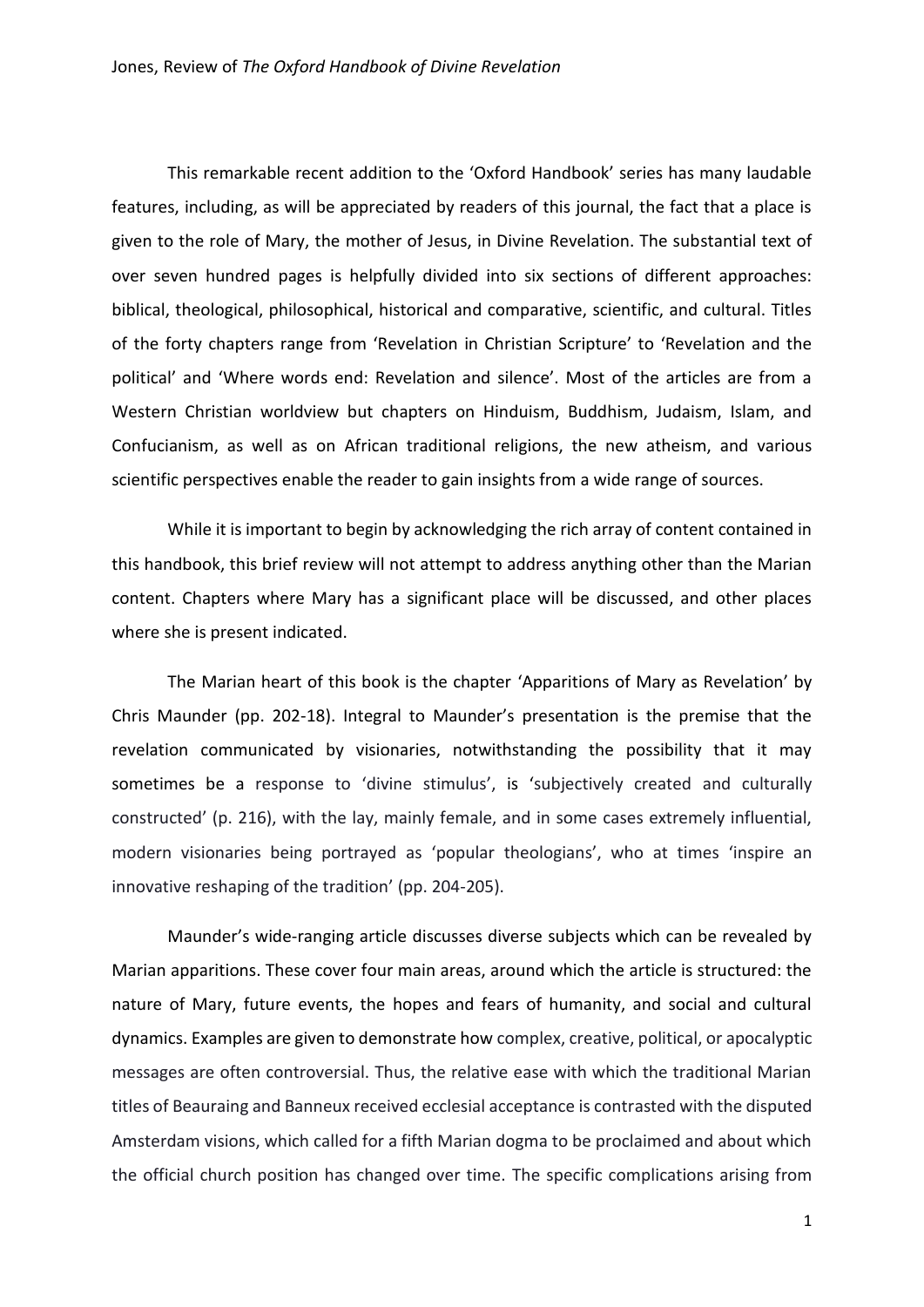

prophetic messages are also explored. Maunder addresses the question of how apocalyptictype prophecies, such as those at Garabandal and Medjugorje, might be interpreted should the visionaries die without the prophecies being fulfilled, and proposes that a possible response is the prophecies being read symbolically, with the apparitions thus being understood as revealing the hopes and fears of humanity.

The chapter includes a fascinating illustration of how the devotions connected to Guadalupe reveal social and cultural dynamics spanning several centuries. Maunder refers to a significant number of academic studies in his account of how, since the details connected to the apparitions probably came from a priest in the seventeenth century, 'it was initially an imported devotion, coming in on the back of colonial conquest' (p. 214). However, aspects of the indigenous understandings of both nature and goddesses helped this importation, and, in a striking development, Our Lady of Guadalupe later became the national symbol of Mexico and is used in the struggle for the rights of indigenous people.

For readers wishing to know about Maunder's multi-faceted approach to apparitions, his *Our Lady of the Nations: Apparitions of Mary in Twentieth-Century Europe* (Oxford University Press, 2016) is highly recommended. Chapters on visionary women as 'popular theologians', as well on a variety of modern apparitions provide enlightening additions to this chapter.

Rocco Buttiglione's article 'Revelation and Theology of the People' (pp. 218-36) also explores the significance of Our Lady of Guadalupe. Taking a notably different approach to that of Maunder, Buttiglione focuses on how the largely pagan Meso-American culture was assumed and purified at the level of popular culture through the apparition of Guadalupe, enabling Christian faith to take root in Mexico without destroying the original culture. He describes how while in the initial years of the Spanish conquest of Mexico there had been very few conversions to Christianity, this changed dramatically following the apparitions of the Virgin Mary to the Indio Juan Diego Cuauhtlatoatzin (1474–1548), and within a few years the entire Indio population of Mexico had been baptised.

What factors were behind this remarkable volte-face? Buttiglione identifies the fact that the hill on which Mary asked for a temple to be built was once the location of the sanctuary of Tonantzin, the mother of Mexican gods and mortals. For Meso-Americans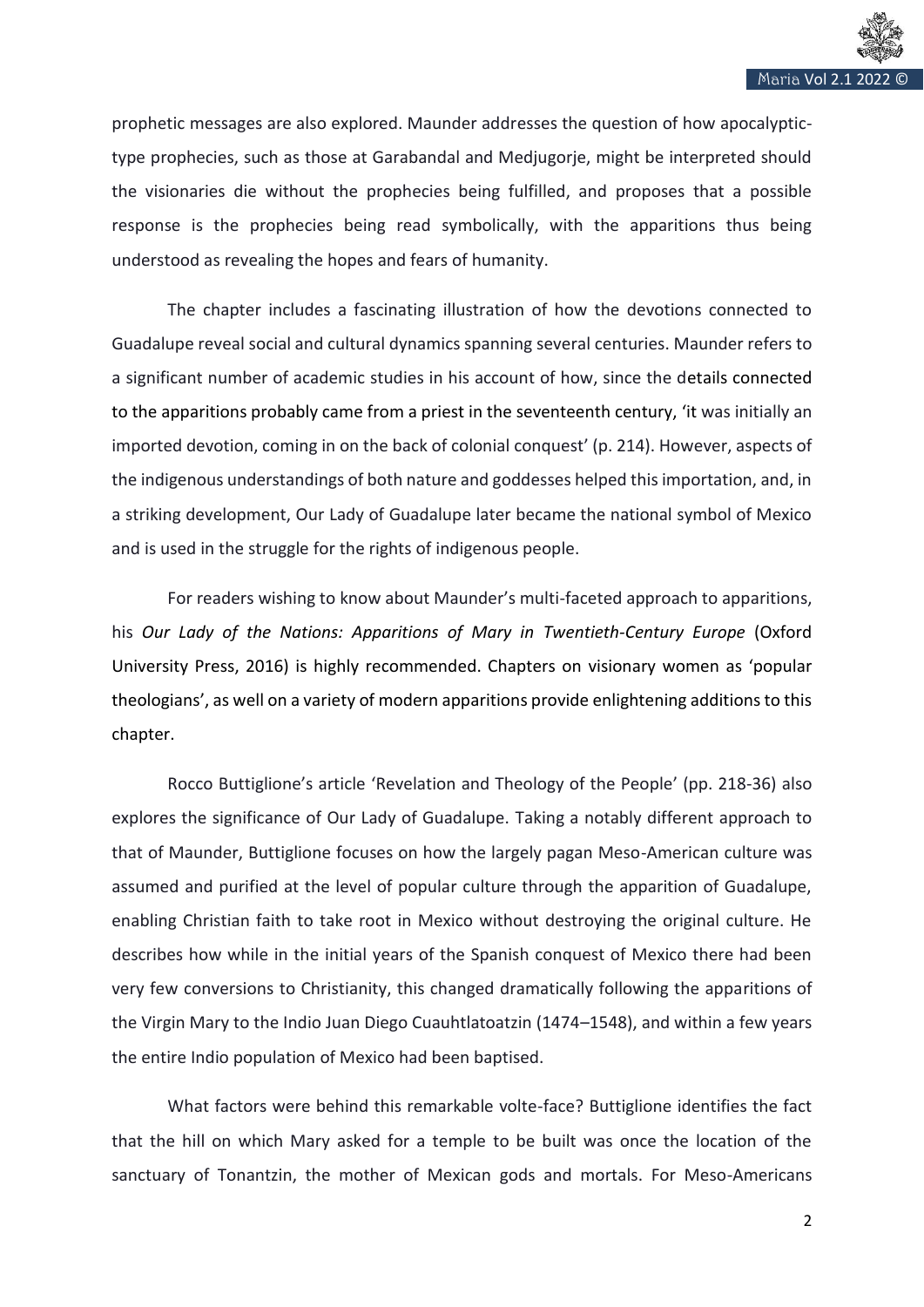## Jones, Review of *The Oxford Handbook of Divine Revelation*

Tonantzin was an archetype of maternity, while for Christians Mary was both an historical woman and an archetype of maternity. Thus, the chapter puts forth the argument that Guadalupe shows how Tonantzin, the archetype of the Meso-American culture, was purified so that it could receive the presence of the Mother of God and be understood from a Christian perspective. Buttiglione's thesis therefore gives non-Christian religions a place in the communication of divine revelation, while stressing that, since all human religions and cultures find their fulfilment in Jesus, the truths within such revelation have been awaiting Christian fulfilment.

Turning from apparitions, Michele Schumacher's chapter on 'Revelation and human sexuality' (pp. 569-86) discusses Mary in an entirely different context, presenting a Roman Catholic ecclesiology within which the nature of human sexuality is revealed. Drawing heavily upon St Pope John Paul II, Pope Emeritus Benedict XVI, and Hans Urs von Balthasar, as well as St Augustine and other patristic authors, she explores the theological significance of human sexuality, including the central role of Mary, the New Eve, and the Church as bride of Christ.

Mary's role within the theological vision presented by Schumacher is basically twofold. Firstly, as Mother of God, she played an essential role at the incarnation, where, as Augustine described, her womb was the 'bridal chamber' from which Jesus Christ 'came forth like a bridegroom' (p. 575, quoting *Tractus in Iohannis Evangelium* VIII, 4), with God espousing human flesh through Mary's faith-filled co-operation in her active *fiat*, the gift of herself, which enabled the gift of God's Word to be given to all humanity through her. Secondly, Schumacher emphasises the intrinsic connection between Mary and the Church, describing the depiction of Eve being taken from the rib of Adam in Genesis 3 as symbolically prophesying the union of Christ with his Church and presenting 'Mary-Church' as recapitulating Eve's mission to be 'the Mother of all living'. Therefore, Mary is the Church's 'archetype and first cell' (p. 576, quoting von Balthasar's 1982 work *The Threefold Garland*, p. 33).

Schumacher's sources are combined to create a unified, comprehensive theological vision, which, had the constraints of a chapter article allowed, would have been enhanced by engagement with those who have critiqued this approach. Given the influence of the

3